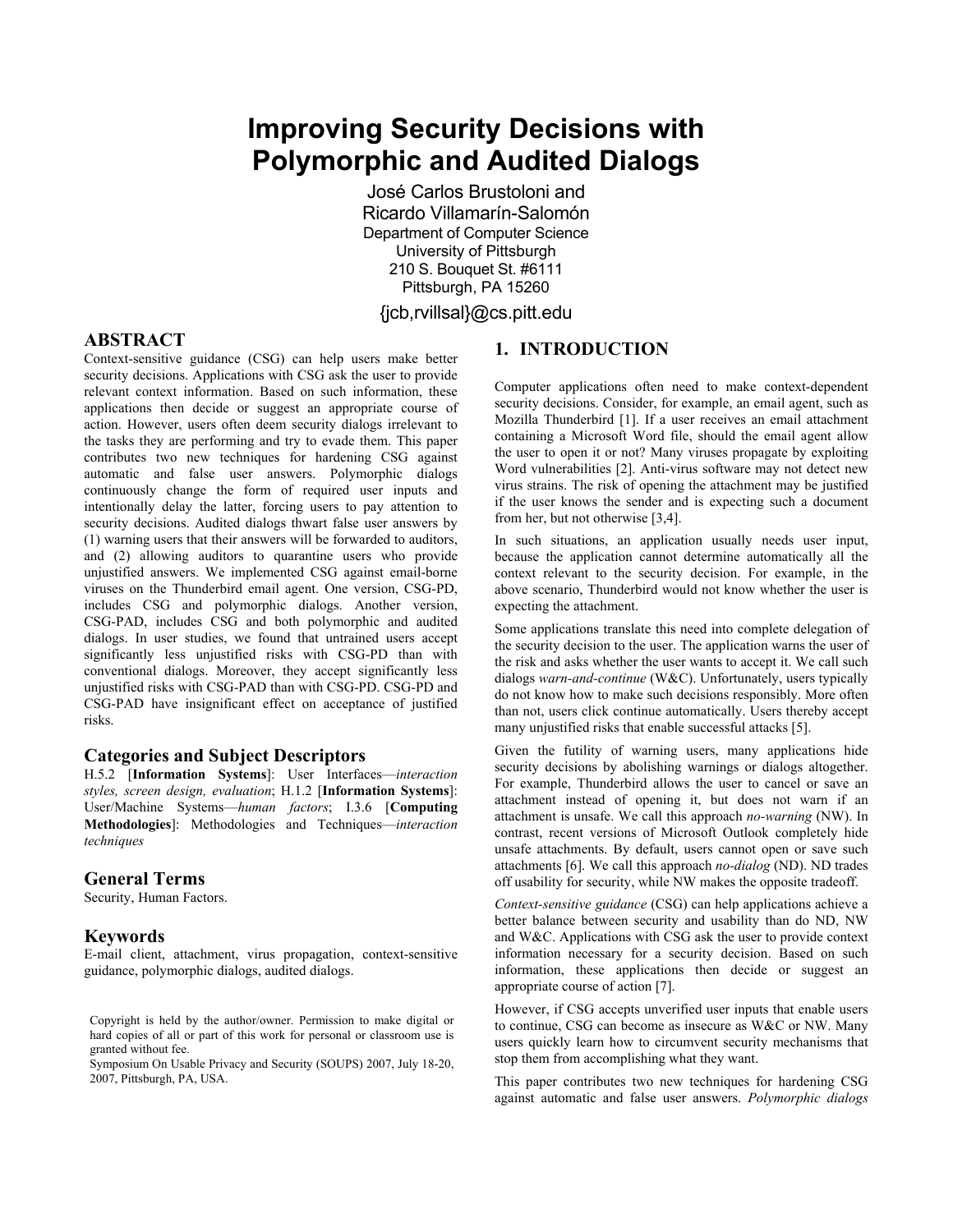continuously change the form of required user inputs and intentionally delay the latter, forcing users to pay attention to security decisions. *Audited dialogs* thwart false user answers by (1) warning users that their answers will be forwarded to auditors, and (2) allowing auditors to quarantine users who provide unjustified answers. Quarantined users may be subject to a variety of sanctions, such as being unable to use the application for increasing periods of time, having to pay increasing fines, or having to pass remedial training.

We implemented CSG on Thunderbird. One version, CSG-PD, includes CSG and polymorphic dialogs. Another version, CSG-PAD, includes CSG and both polymorphic and audited dialogs. In user studies, we found that untrained users accept significantly less unjustified risks with CSG-PD than with NW dialogs. Moreover, they accept significantly less unjustified risks with CSG-PAD than with CSG-PD. These effects are not due to simple risk aversion: CSG-PD and CSG-PAD had insignificant effect on acceptance of justified risks.

Experimental results also suggest that CSG-PD can provide secondary benefits by *reducing* task completion time relative to NW. Unjustified risks are typically not task-related. By reducing acceptance of such risks, CSG-PD can also reduce wasted time. On the other hand, audited dialogs can reverse such gains if audits temporarily suspend users. In our experiments, CSG-PAD had insignificant effect on task completion time relative to NW.

The rest of this paper is organized as follows. Section 2 details our threat model. Sections 3, 4, and 5 describe the application of CSG against email-borne viruses and design of polymorphic and audited dialogs, respectively. Section 6 briefly describes our prototype implementation. Sections 7 and 8 present our evaluation methodology and experimental results. Section 9 discusses those results and Section 10 comments on related work. Section 11 concludes.

## **2. THREAT MODEL**

This section details our threat model.

CSG enables an organization to embed in its members' computer applications the organization's policies for classifying risks. Members should accept only risks that the organization's policies consider *justified*, and avoid *unjustified* ones. The organization may be, e.g., a governmental, military, or commercial entity. Risks may originate from outside or inside the organization.

CSG handles primarily risks whose evaluation requires inputs that computers cannot obtain automatically. CSG obtains such inputs from users. CSG therefore complements more automated defenses, such as firewalls, anti-virus software, and intrusion detection systems. Given that none of these defenses is infallible, they often need to be combined in a layered security approach.

The primary threat against CSG is that users may not provide legitimate inputs. Users often deem security dialogs irrelevant to the tasks they are performing and try to evade them [5,8]. Polymorphic and audited dialogs seek to mitigate this risk.

CSG and polymorphic and audited dialogs assume that neither attackers nor users can disable or spoof them, e.g., by reconfiguring, modifying, substituting, or extending applications. Audited dialogs also assume that the respective applications have access to a private or secret key that attackers and users cannot

access. An organization may, e.g., use operating system protection mechanisms to reserve such privileges to system administrators. Additionally, an organization may use mechanisms such as Trusted Network Connect [9,10] to verify the configuration of a member's computer whenever the latter attempts to connect to the organization's network.

This paper illustrates the use of CSG and polymorphic and audited dialogs against email-borne virus propagation. We assume that attackers may wish to infiltrate an organization's computers with malware that firewalls and anti-virus software do not detect. Such malware may be new and specially targeted against the organization, thus thwarting signature-based detection.

Audited dialogs require an organization's privacy policies to grant the organization's auditors the right to read members' answers and context information relevant to security decisions (e.g., email messages and attachments). An organization's members might attempt to evade auditing by using instead external (e.g., Webbased) email accounts. We assume that an organization's firewalls block direct communication between members' computers and external email servers. Such privacy policies and blocking are quite common in corporate environments.

# **3. CONTEXT-SENSITIVE GUIDANCE AGAINST EMAIL-BORNE VIRUSES**

This section describes our application of CSG against email-borne viruses.

CSG modifies an email agent so that an organization can define certain attachment types to be risky. For example, an organization may consider Word files risky because many viruses exploit Word vulnerabilities to propagate. For each risky attachment type, CSG allows the organization to define a decision tree for classifying the risk as justified or not. The email agent transforms this decision tree into dialogs that are presented on a sidebar when the user clicks on a risky attachment. The email agent allows the user to open or save the attachment only if, according to the organization's decision tree and the user's answers, the risk is justified.

Typically, an organization would implement its policies by modifying a CSG template that comes with the application. We implemented such a template for Thunderbird. Our template policy condenses advice from several sources [3,4].

According to our template policy, when a user clicks on an attachment that is a risky document (e.g., Word file), Thunderbird notifies the user that the attachment might contain a virus. The dialog asks whether the user: (a) does not wish to open the attachment; (b) finds the attachment suspicious but is curious about it; or (c) has reasons to expect a message and attachment like those from that sender to that account (see Fig. 1).

If the user selects (a), our template policy aborts the operation immediately. If the user selects (b), the template also eventually aborts the operation. However, it first asks context information that enables it to suggest what the user can do to better evaluate the risk, while reinforcing alignment between the user's and the organization's understanding of unjustified risks. The template asks the user whether: (b1) he does not use that account to communicate with that sender (e.g., it's usually a good idea to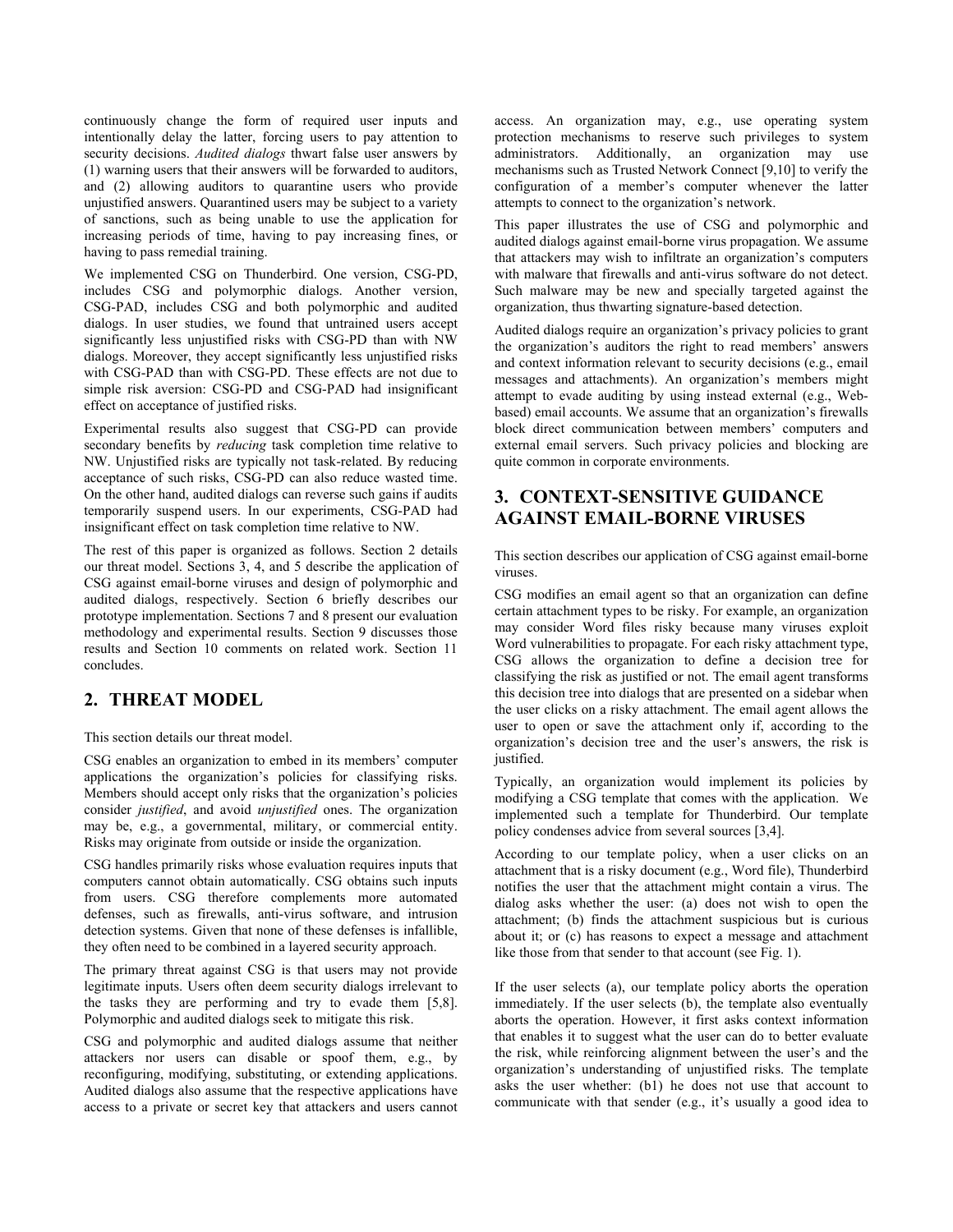maintain separate accounts for business and personal email); (b2) the message refers to something, such as a meeting, that the user does not remember; (b3) the message is unusually short or contains errors that the user would not expect the sender to make; (b4) the message does not convincingly explain the purpose of the attachment; (b5) the attachment seems out of character for the sender; (b6) the sender is technical or customer support; or (b7) other (see Fig. 2). According to the user's answer, the template explains why the organization considers the risk unjustified and suggests what the user can do to better evaluate the risk. For example, if the user does not remember a reference in a message (option b2), the template explains in simple language that this is a common ploy that attackers use, and asks the user to verify the reference by other means (see Fig. 3). After user confirmation, the template aborts the operation. The user can later retry the operation, hopefully after following the received guidance.



#### **Figure 1. CSG alerts user that an attachment might be infected**



**Figure 2. CSG options when user is curious about the attachment** 



**Figure 3. CSG dialog when message references something that user does not remember** 

If the user selected instead (c), our template policy still attempts to ensure that the user did not make a mistake. The template asks if: (c1) the user does not wish to open the attachment; (c2) does not know the sender; (c3) the sender is technical or customer support; (c4) the message refers to something, such as a meeting, that the user does not remember; or (c5) the user does wish to open the attachment (see Fig. 4). If the user selects (c1), the template aborts the operation immediately. If the user selects instead (c2), the template asks whether the user: (c2a) does not wish to open the attachment, or (c2b) would like the application to ask the sender to retransmit the attachment in a safer document type (e.g., ASCII text – see Fig. 5). If the user selects instead  $(c3)$ , the template asks whether the user: (c3a) does not wish to open the attachment, or (c3b) has verified by other means (e.g., phone) that the sender did send an attachment like that (attackers often impersonate technical or customer support, even though the latter usually avoid sending risky attachments – see Fig. 6). If the user selects instead (c4) or (c5), the template respectively presents the dialog in Fig. 3 or opens the attachment.







#### **Figure 6. CSG options when sender is technical or customer support**

The entire decision tree of our template policy is presented in Appendix A. Different organizations would modify such a template to implement their own policies.

# **4. POLYMORPHIC DIALOGS**

This section discusses the design of polymorphic dialogs.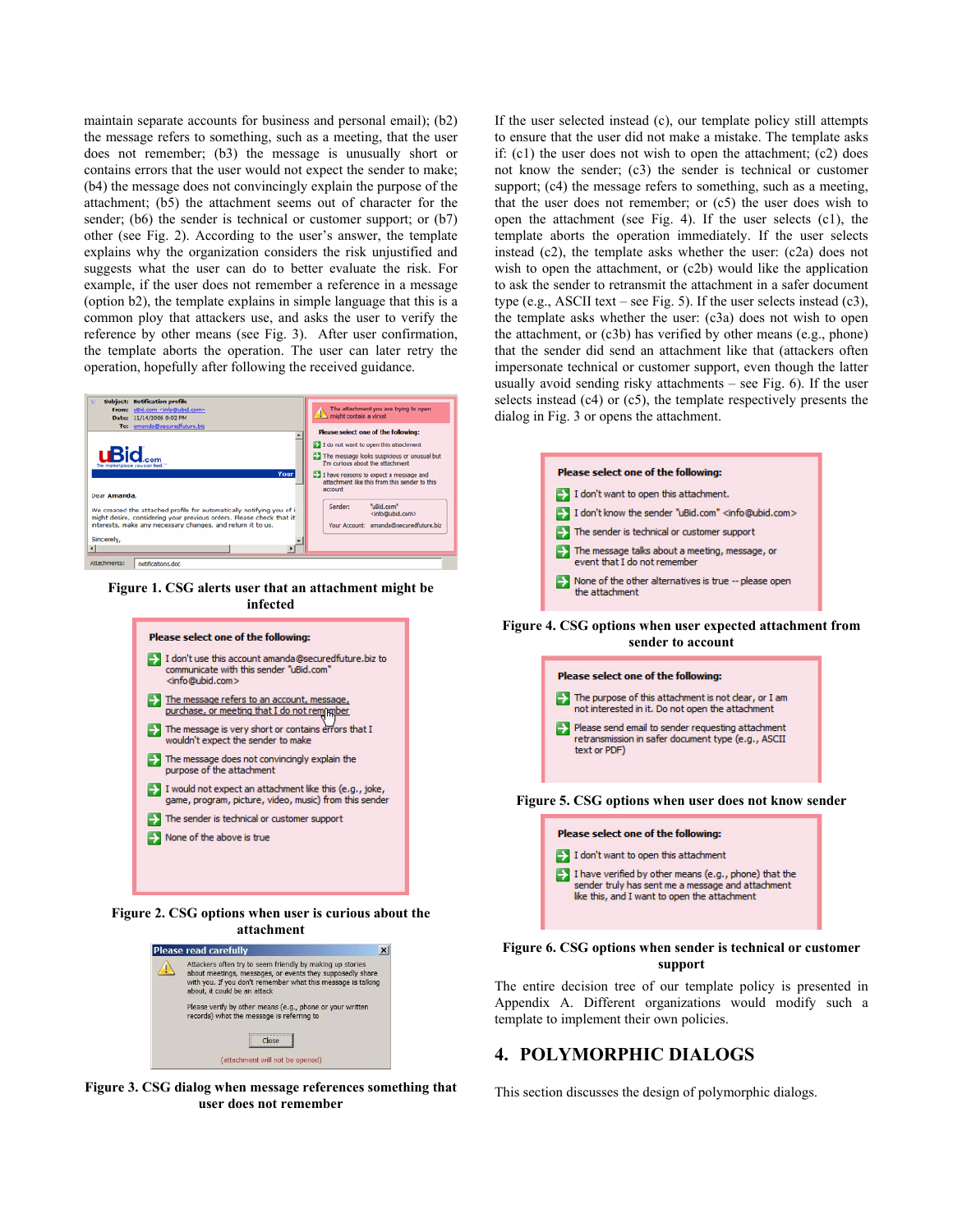CSG's security depends on the truthfulness of users' answers. Two factors may conspire against such truthfulness. First, after a hyperlink arouses a user's interest, the user often regards any intervening dialogs as meaningless formalities. The user will often give any responses that seem necessary to get the target object, even false ones, as long as the effort required for those responses does not exceed the user's interest in the object. Second, many dialogs are such that users almost always need to give the same answer. Repetition can condition users to give that answer automatically, even when it is false. Automatic answers reinforce perceptions of dialogs as mere formalities and reduce effort for getting objects.

Polymorphic dialogs attempt to improve the truthfulness of users' answers by combating automatic answers. In a polymorphic dialog, each answer's form continuously changes. These changes can make automatic answers' effects less predictable and force users to respond more attentively. Polymorphic dialogs also delay and increase effort necessary for response. Greater effort may moderate users' interest and propensity to give false answers.

The design space for polymorphic dialogs is vast. This paper considers only two simple dialog changes. First, when a dialog includes two or more options, they are displayed in random order, as illustrated in Fig. 7. Users cannot automatically find a certain option always at the same place in the dialog. Second, the final option that confirms an operation (e.g., option c5 in Fig. 4, which opens the attachment) becomes active only after the respective dialog has been displayed for some time. This delay encourages users to consider the dialog's other options. Users can identify a polymorphic dialog by its use of distinctive arrows for selecting options, as shown in Figs. 1 to 7.



**Figure 7. A polymorphic dialog varies the order of its options each time the dialog is displayed** 

# **5. AUDITED DIALOGS**

This section describes the design of audited dialogs.

Audited dialogs seek to hold users accountable for the truthfulness of their answers. It makes three types of modification in an application. First, each dialog that accepts user input is modified to notify users that their answers may be audited. For example, the dialog in Fig. 8 is the audited version of the dialog in Fig. 6. Second, a final confirmation dialog is added. This dialog notifies the user that confirmation of the operation will cause the user's answers and its context (e.g., message and attachment) to be forwarded to the organization's auditors. This dialog also summarizes possible consequences to the user if auditors find that the user's answers are unjustified in the respective context (see Fig. 9). For example, auditors may suspend the user, require the user to pay a fine, or require the user to pass remedial training. Third, the application is modified to enable auditors to suspend the user for a specified amount of time. While a user is suspended, the user cannot use the application normally (see Fig. 10). The application will only display the auditors' notice and explanation of failed audit and penalties (see Fig. 11).



**Figure 8. Audited version of the dialog in Fig. 6** 

| <b>Opening notifications.doc</b>                                                                                                                                                          |  |
|-------------------------------------------------------------------------------------------------------------------------------------------------------------------------------------------|--|
| You have chosen to open                                                                                                                                                                   |  |
| notifications.doc                                                                                                                                                                         |  |
| which is a: Microsoft Word Document<br>from: mailbox://                                                                                                                                   |  |
| What should Thunderbird do with this file?                                                                                                                                                |  |
| C Open with<br>Microsoft Office Word (default)                                                                                                                                            |  |
| C Save to Disk                                                                                                                                                                            |  |
|                                                                                                                                                                                           |  |
| Your answers for opening this attachment will be forwarded to<br>SecuredFuture's auditors. If they find your answers unjustifiable<br>they may suspend or fine you.<br>Cancel<br>$(4)$ OK |  |

**Figure 9. Final confirmation dialog for operation and forwarding user's answers to organization's auditors** 

Audited dialogs require an authenticated channel between each member's application and the organization's auditors. An email agent can implement such a channel by automatically adding or verifying a signature (if using public-key cryptography) or message authentication code (if using shared secrets) to the messages sent between the application and auditors.

Penalties for accepting unjustified risks may monotonically increase with each subsequent violation. For example, the user may be suspended for increasing periods, and after a certain number of violations may also need to pay increasing fines.

Auditing members' answers can be labor-intensive. It typically can be performed only on small samples. Auditors can reduce effort by sending members *training messages* containing attachments that auditors *a priori* consider unjustified risks. Judging members' responses to training messages can be automated and therefore may be easier than evaluating responses to other messages. Training messages also encroach less on users' privacy.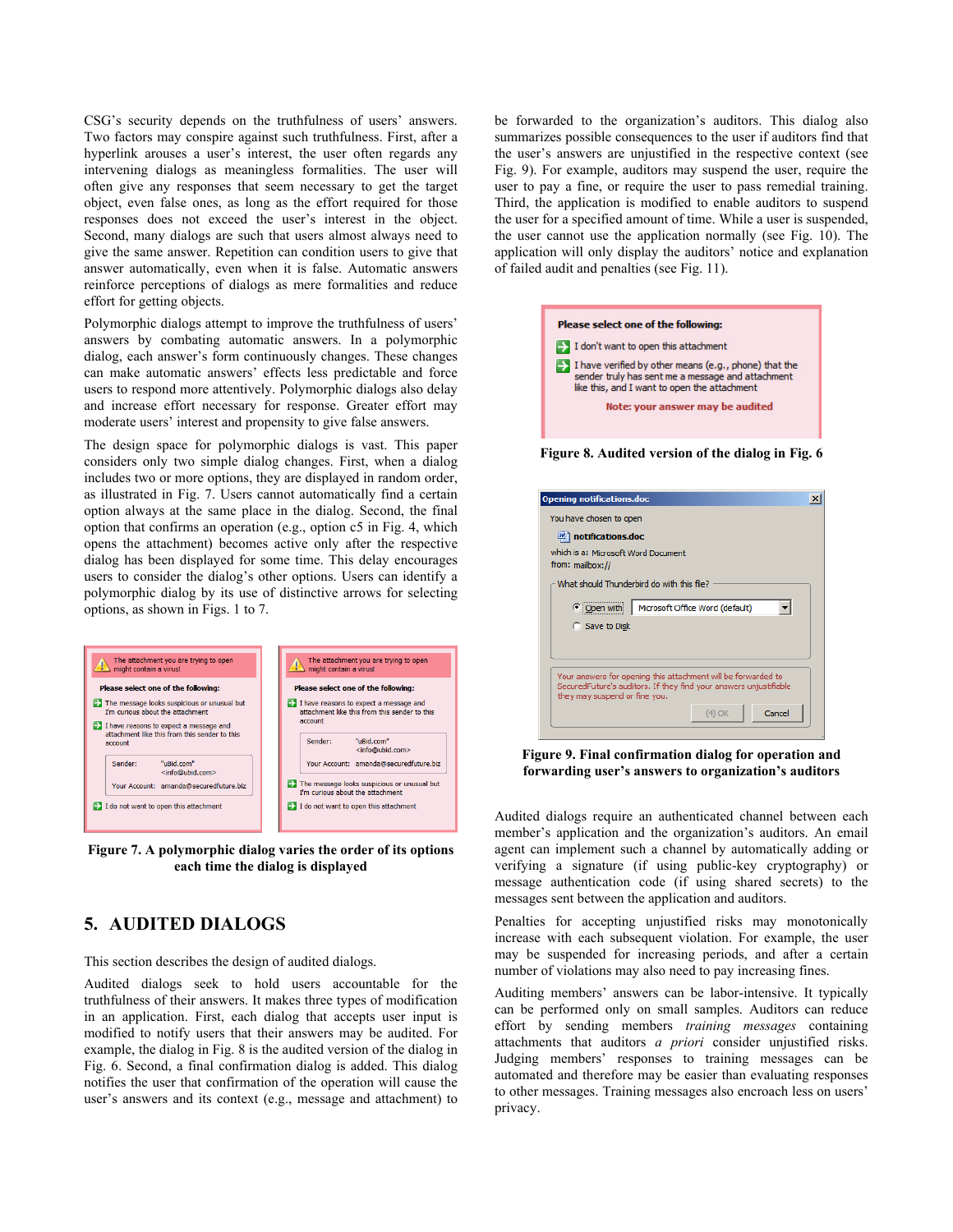| Inbox for amanda@securedfuture.biz - Thunderbird                                                                                                                                                                                        |                                                                                                                      |                |                           |                 | $-12X$                  |
|-----------------------------------------------------------------------------------------------------------------------------------------------------------------------------------------------------------------------------------------|----------------------------------------------------------------------------------------------------------------------|----------------|---------------------------|-----------------|-------------------------|
| File<br>Edit<br>Go Message<br>Tools<br>View                                                                                                                                                                                             | Help                                                                                                                 |                |                           |                 |                         |
| D<br>7)<br><b>Address Book</b><br><b>Get Mail</b><br>Write                                                                                                                                                                              | $\overline{\mathbb{Q}}$<br>8<br>70<br>20<br>D<br>自.<br>Reply All Forward<br>Delete<br>Junk<br>Print<br>Stop<br>Reply |                |                           |                 | $\langle \cdot \rangle$ |
| Folders                                                                                                                                                                                                                                 |                                                                                                                      |                |                           |                 |                         |
| <b>B</b> Amanda Lovelase                                                                                                                                                                                                                | $\textcircled{\scriptsize{0}}$<br>$\bullet$<br>Subject                                                               | $\sigma\sigma$ | Sender                    | $\circ$<br>Date |                         |
| $\triangle$ inbox (7)<br>tempor<br><b>Orafts</b><br>Templates<br>$\Box$ Sent<br><b>Frash</b><br>Local Folders and Both<br><b>B</b> Inbox <sup>51</sup><br>temport<br><b>A</b> Drafts<br>$\Box$ Sent<br>temporantly suspended<br>temport | Your e-mail failed audit                                                                                             |                | · SecuredFuture's Auditor | $\circ$         |                         |
|                                                                                                                                                                                                                                         | (Click on a message to display it)                                                                                   |                |                           |                 |                         |
| temporantly suspended<br>temport                                                                                                                                                                                                        |                                                                                                                      |                |                           |                 |                         |
| In suspended<br>Done                                                                                                                                                                                                                    |                                                                                                                      |                |                           |                 |                         |

**Figure 10. Thunderbird's screen while user is suspended. The user can access the auditors' notice of failed audit and penalties, but no other messages.** 



**Figure 11. Notice and explanation of failed audit and penalties in Thunderbird, after user's acceptance of unjustified risk for a third time**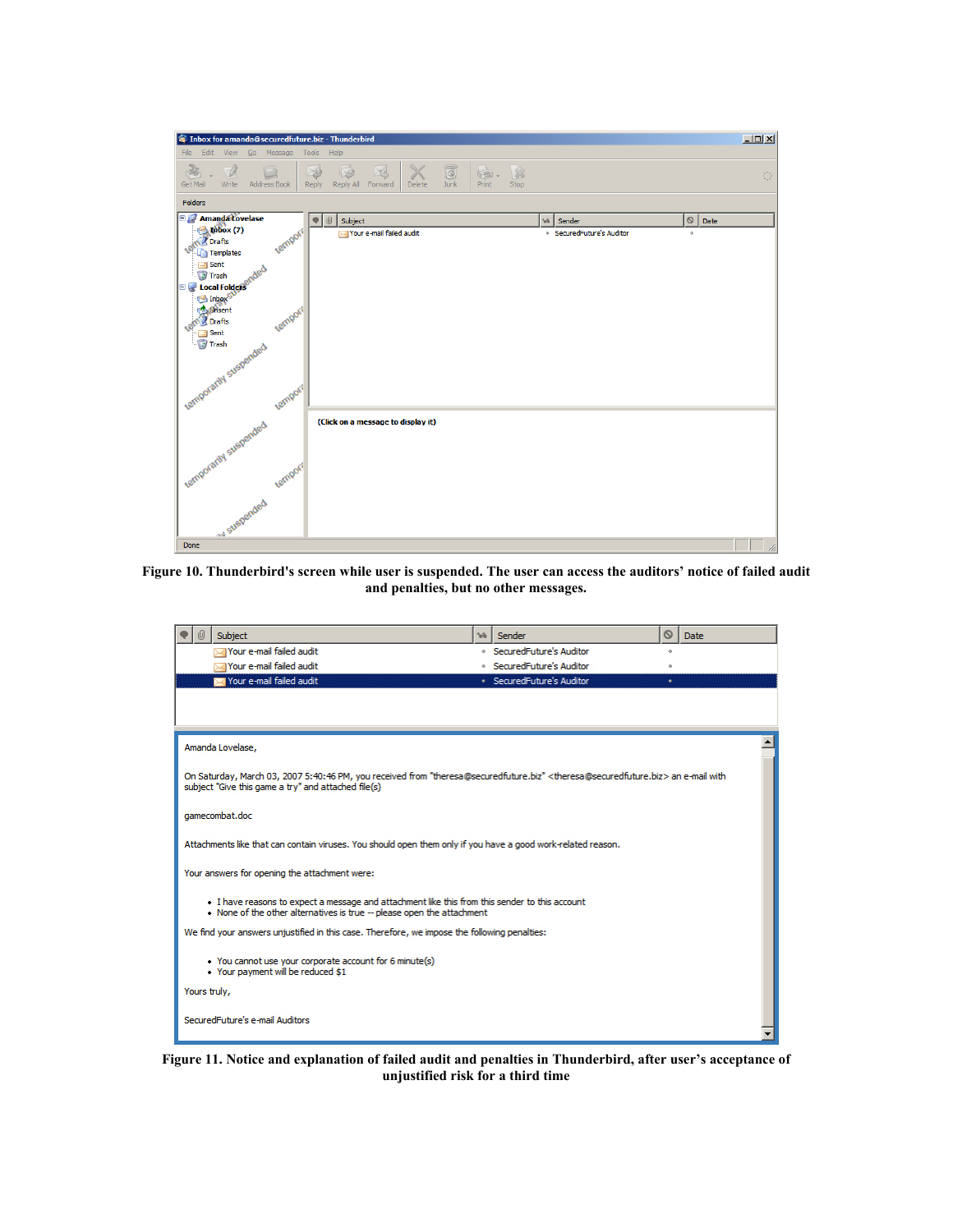## **6. PROTOTYPE IMPLEMENTATION**

This section briefly describes our prototype implementation.

We prototyped the defenses described in Sections 3, 4, and 5 (CSG against email-borne viruses and polymorphic and audited dialogs) as a Mozilla extension for Thunderbird on a PC running Windows XP. A configuration option selects NW (Thunderbird's default dialogs), CSG-PD (CSG with polymorphic dialogs) or CSG-PAD (CSG with polymorphic and audited dialogs). We implemented user interfaces in XUL, Mozilla's XML User Interface Language, and processing logic in JavaScript. These choices facilitate porting our extension to other platforms where Thunderbird runs.

# **7. EVALUATION METHODOLOGY**

This section explains how we evaluated our techniques.

# **7.1 Experimental design**

We performed a user study to compare NW, CSG-PD, and CSG-PAD dialogs. The user study involved two similar scenarios, A and B. Each scenario comprises the same counts of justified and unjustified risks. We divided participants into two groups, CSG-PD and CSG-PAD. Participants in the CSG-PD group performed one of the scenarios (randomly selected) using NW dialogs, and then the other scenario using CSG-PD. Similarly, participants in the CSG-PAD group performed one of the scenarios (randomly selected) using NW dialogs, and then the other scenario using CSG-PAD.

We measured: (1) the counts of justified and unjustified risks each participant accepted with each type of dialog, and (2) the time each participant took for completing a scenario's tasks with each type of dialog. We performed paired t-tests to test the significance of differences between measurements for: (1) NW and CSG-PD and (2) NW and CSG-PAD. To test significance of differences between measurements for CSG-PD and CSG-PAD, we performed an unpaired t-test.

We randomly selected the order in which participants performed the two scenarios to avoid order-induced biases. On the other hand, participants always used NW first to avoid learning effects. Participants were already familiar with NW at the beginning of the study. Consequently, there is nothing new that participants might have learned from NW and applied to CSG-PD or CSG-PAD. The converse, however, would be true: CSG-PD and CSG-PAD do provide guidance that participants might learn and apply to NW. For the same reason, no participant used both CSG-PD and CSG-PAD.

Both CSG-PD and CSG-PAD impose higher costs for accepting an unjustified risk than does NW. Users need to learn these costs. After repeated use, users might also learn how to reduce these costs. To shed light on these learning processes, we grouped unjustified risks by their order of appearance in each scenario. We calculated the frequency with which risks appearing in a certain order were accepted by participants using each type of dialog. We define *net acceptance frequency* as the difference between corresponding acceptance frequencies with CSG-PD or CSG-PAD and NW. Net acceptance frequency can be used as a proxy of users' cost estimate. We plot the net acceptance frequencies vs. order of unjustified risk to investigate how cost estimates evolve with continued use of a type of dialog.

# **7.2 Scenarios**

In each scenario, the participant is asked to role-play an employee of a company. The participant receives initially a handout briefly describing the employee and coworkers (including some personal details), the company, and tasks the employee is involved in. In scenario A, the employee is selecting applicants for a job at the company. In scenario B, the employee needs to process customers' insurance claims. After the participant has read a scenario's handout, we ask the participant to process the respective employee's email messages at the company's email server. In each scenario, the employee's inbox contains 10 unread messages, each containing a Word attachment. The first and sixth messages' attachments are needed in work-related tasks and therefore pose justified risks. The remaining messages' attachments pose unjustified risks. We consider that a participant accepts or rejects an attachment's risk by respectively opening the attachment or not.

Appendix B contains the handouts for the scenarios.

# **7.3 Participants**

Participants in the user study were at least 20 years old and had previous work experience where they needed to use an email agent, such as Outlook or Thunderbird. We considered such experience necessary for participants to be able play the assigned roles faithfully. We required participants to be native English speakers or have similar proficiency, so as to rule out linguistic difficulties that might, e.g., cause a participant to miss nuances or errors that suggest that a message is spoofed. We excluded from the study Computer Science or Engineering students or graduates, whose greater familiarity with computers might cause them to process email differently from the general population.

We recruited participants by distributing flyers around the University of Pittsburgh's campus, posting in Pittsburgh jobs newsgroups, posting in http://pittsburgh.craigslist.org and http://pittsburgh.backpage.com volunteering sections, and publishing a printed ad in Pittsburgh's City Paper.

After recruitment, we excluded from the study participants who accepted less than half of the unjustified risks in the scenario they performed with NW dialogs. These participants did not perform a second scenario with CSG-PD or CSG-PAD. These participants' performance suggests that they were well-trained on email security before the user study. CSG is not intended for such users. Instead, CSG is designed to help *untrained* users make better decisions. This criterion excluded 6 of 26 participants recruited for the study (23%). Excluded participants accepted on average 31% of unjustified risks ( $\sigma$ = 10%, min=12%, max=38%).

Table 1 summarizes characteristics of the resulting participant groups (where "SR" denotes self-reported). Different numbers of participants were necessary in each group to reach statistically significant results. A majority of participants were female. This fact was unplanned and we do not assign any particular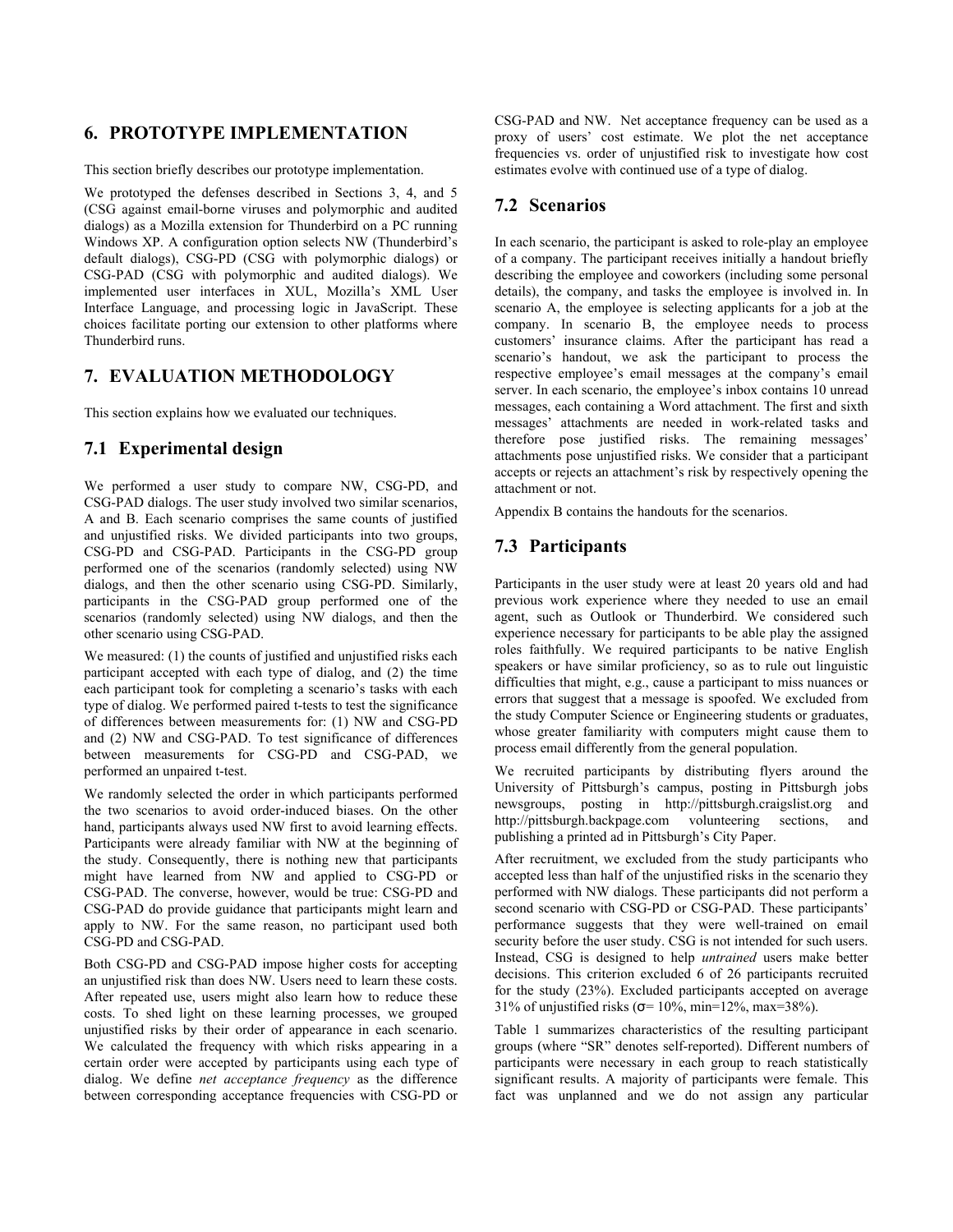significance to it. The table suggests that the groups were roughly similar.

|                                    | CSG-PD | <b>CSG-PAD</b> |
|------------------------------------|--------|----------------|
| $#$ Participants                   | 13     |                |
| # Female                           | 10     |                |
| # Male                             | 3      |                |
| Familiarity with email agents (SR) | 4.1/5  | 3.9/5          |
| Ease of user study tasks (SR)      | 4.5/5  | 4.3/5          |
| # Unjustified risks accepted w/ NW | 79%    | 66%            |

|  | Table 1. Characteristics of the participant groups |  |  |  |  |
|--|----------------------------------------------------|--|--|--|--|
|--|----------------------------------------------------|--|--|--|--|

#### **7.4 Laboratory sessions**

Each participant role-played the two scenarios described in Section 7.2 in an individually scheduled laboratory session using the prototype described in Section 6. Each participant's session lasted between 40 and 110 minutes. Participants received between \$15 and \$22 compensation for their time.

We took notes and recorded the participant's computer screen, face, and voice. These recordings helped us debug the scenarios and prototype before the user study, and thereafter helped us confirm counts and tasks completion times. We did not record participant names or other personal information. We report only aggregate results.

We tested CSG-PAD with the following penalty policy. On the first violation, the participant was suspended for 3 minutes. On the second violation, the participant was suspended for 6 minutes. For each subsequent violation, the participant was suspended for 6 minutes and \$1 was subtracted from the participant's compensation. For consistent testing conditions, we programmed the prototype to automatically detect acceptance of an unjustified risk and generate the corresponding user suspension message 7 seconds thereafter. We included in the prototype mechanisms for preventing suspension circumvention by restarting Thunderbird.

## **8. EXPERIMENTAL RESULTS**

This section presents our experimental results.

Tables 2, 3, and 4 show the main results of our user study. The noted effect sizes are Cohen's d; values of 0.2, 0.5, and 0.8 are indicative of small, medium, and large effects, respectively [11].

Table 2 shows that, compared to conventional NW dialogs, CSG-PD provides a statistically significant and large reduction in the number of unjustified risks accepted ( $d = 1.08$ ,  $p = 0.0022$ ) and a medium reduction in tasks completion time ( $d = 0.59$ ,  $p =$ 0.053). The former result is due to CSG and polymorphic dialogs. The latter result is due to the former: because participants using CSG-PD accept fewer unjustified risks (typically task-unrelated), they can also complete assigned tasks earlier. There was insignificant difference in the number of justified risks accepted.

Table 3 shows that, compared to conventional NW dialogs, CSG-PAD provides an even larger and statistically significant reduction in the number of unjustified risks accepted ( $d = 2.6$ ,  $p <$  0.0005). CSG-PAD had no effect on the number of justified risks accepted and had insignificant effect on tasks completion time.

| Table 2. Comparison between CSG-PD and NW |  |
|-------------------------------------------|--|
| (paired t-test, $n = 13$ )                |  |

|                                 | mean    | std. dev. | eff. size | p-value   |  |  |
|---------------------------------|---------|-----------|-----------|-----------|--|--|
| # unjustified risks accepted    |         |           |           |           |  |  |
| CSG-PD                          | 4.15    | 1.86      |           |           |  |  |
| NW                              | 6.31    | 1.11      |           |           |  |  |
| difference                      | $-2.15$ | 1.99      | 1.08      | 0.0022    |  |  |
| # justified risks accepted      |         |           |           |           |  |  |
| CSG-PD                          | 1.92    | 0.28      |           |           |  |  |
| NW                              | 2.00    | 0.00      |           |           |  |  |
| difference                      | $-0.08$ | 0.28      |           | not sign. |  |  |
| tasks completion time (minutes) |         |           |           |           |  |  |
| CSG-PD                          | 20.35   | 8.75      |           |           |  |  |
| NW                              | 25.34   | 12.02     |           |           |  |  |
| difference                      | -4.98   | 8.38      | 0.59      | 0.053     |  |  |

**Table 3. Comparison between CSG-PAD and NW (paired t-test, n=7)** 

|                                 | mean    | std. dev. | eff. size | p-value       |  |
|---------------------------------|---------|-----------|-----------|---------------|--|
| # unjustified risks accepted    |         |           |           |               |  |
| CSG-PAD                         | 2.14    | 1.46      |           |               |  |
| NW                              | 5.29    | 0.76      |           |               |  |
| difference                      | $-3.14$ | 1.21      | 2.60      | ${}_{0.0005}$ |  |
| # justified risks accepted      |         |           |           |               |  |
| CSG-PAD                         | 2.00    | 0.00      |           |               |  |
| NW                              | 2.00    | 0.00      |           |               |  |
| difference                      | 0.00    | 0.00      |           | not sign.     |  |
| tasks completion time (minutes) |         |           |           |               |  |
| CSG-PAD                         | 27.60   | 9.94      |           |               |  |
| NW                              | 29.72   | 19.21     |           |               |  |
| difference                      | $-2.12$ | 19.83     |           | not sign.     |  |

Table 4 compares CSG-PAD with CSG-PD. Pooled standard deviations are noted for differences. We calculated p-values assuming that the two groups have equal or unequal variance, and report the higher result. The table shows that the reduction in the number of unjustified risks accepted with CSG-PAD relative to CSG-PD is statistically significant and large  $(d = 1.16, p = 0.024)$ . This difference is due to audited dialogs. There was insignificant difference in justified risks accepted and tasks completion time. The latter result, however, seems to be an artifact of insufficient sample size. CSG-PAD can be more time-consuming than CSG-PD because audits may suspend the user, delaying completion of tasks.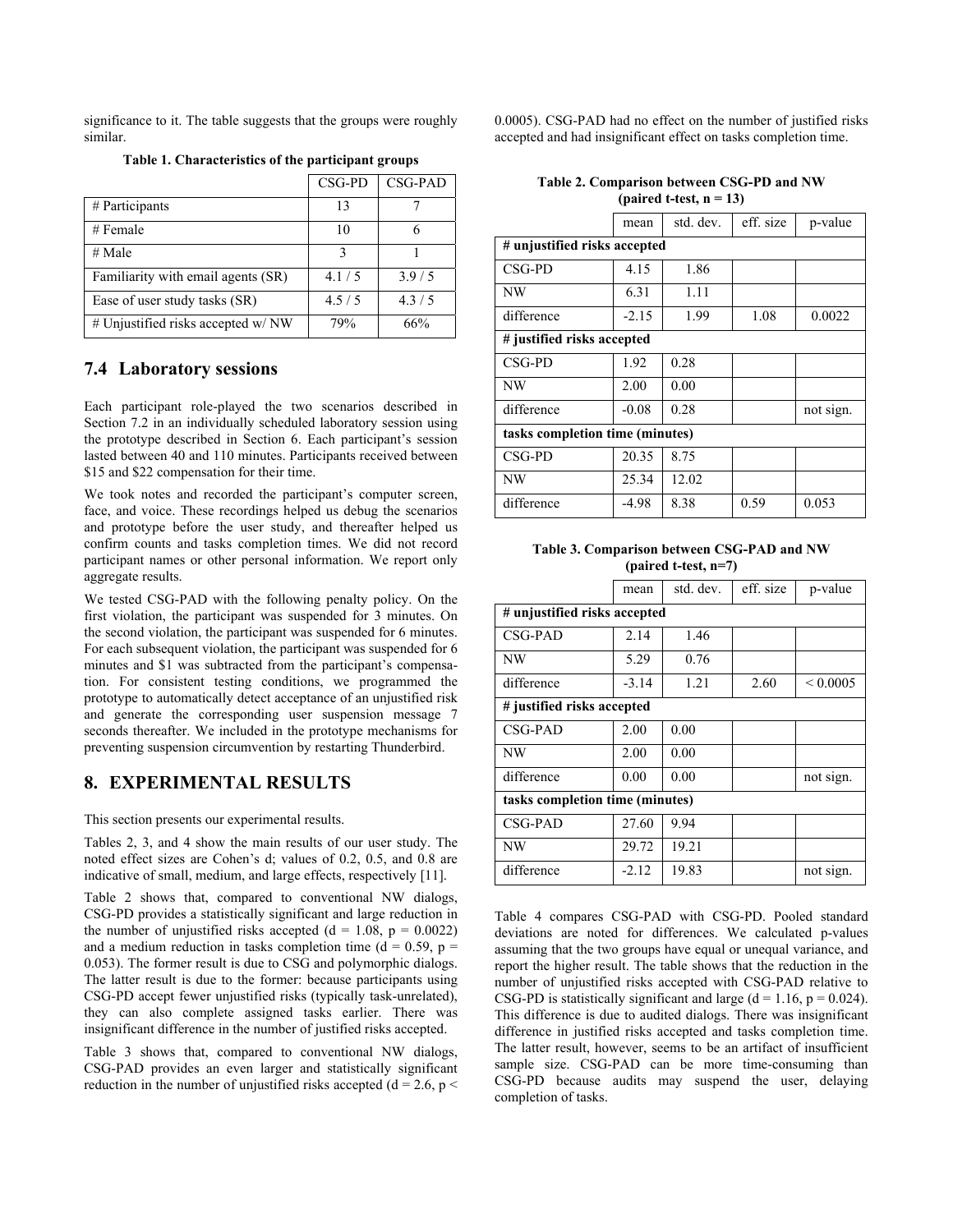|                                 | mean    | std. dev. | eff. size | p-value   |  |
|---------------------------------|---------|-----------|-----------|-----------|--|
| # unjustified risks accepted    |         |           |           |           |  |
| CSG-PAD                         | 2.14    | 1.46      |           |           |  |
| $CSG-PD$                        | 4.15    | 1.86      |           |           |  |
| difference                      | $-2.01$ | 1.74      | 1.16      | 0.024     |  |
| # justified risks accepted      |         |           |           |           |  |
| CSG-PAD                         | 2.00    | 0.00      |           |           |  |
| $CSG-PD$                        | 1.92    | 0.28      |           |           |  |
| difference                      | 0.08    | 0.28      |           | not sign. |  |
| tasks completion time (minutes) |         |           |           |           |  |
| CSG-PAD                         | 27.60   | 9.94      |           |           |  |
| $CSG-PD$                        | 20.35   | 8.75      |           |           |  |
| difference                      | 7.26    | 9.16      |           | not sign. |  |

**Table 4. Comparison between CSG-PAD and CSG-PD**   $(unpaired t-test, n<sub>1</sub>=7, n<sub>2</sub>=13)$ 

Fig. 12 shows how the net acceptance frequency of unjustified risks evolved with continued use of each type of dialog. The graphs show that when users first encountered CSG, the dialog had negligible effect on acceptance of an unjustified risk. Users supplied incorrect answers to get the target object at about the same rate as users got the object with the NW dialog. Effectively, users initially treated the guidance as meaningless. After having accepted 3 unjustified risks with CSG-PD or 2 unjustified risks with CSG-PAD, however, users apparently learned that unjustified risks have higher costs. CSG-PD's higher cost decreases net acceptance frequency for the remaining unjustified risks on average by 36%. CSG-PAD's still higher cost decreases net acceptance frequency for the remaining unjustified risks on average by 58%.



#### **Figure 12. Unjustified-risk net acceptance frequency decreases after user learns costs imposed by CSG-PD or CSG-PAD**

Table 5 shows the results of a survey completed by participants at the end of their sessions. Participants found CSG-PD easy to understand and that it provides fairly good guidance, but they didn't really find the questions helpful or follow guidance. They would be fairly comfortable with CSG-PD in the future, but would give friends a neutral recommendation. Although objective measurements show that CSG-PAD is more secure, participants rated its guidance much lower than CSG-PD's. They'd be neutral about receiving CSG-PAD's guidance in the future, but would give friends a negative recommendation. Further questioning revealed that some participants disliked CSG-PAD's penalties or found that they had been applied unfairly. For example, some participants automatically trusted messages received from a coworker and found it hard to conceive that viruses might forge such messages. The auditors' messages did not explain sufficiently well to these participants why they failed audit.

**Table 5. Participant perceptions of CSG-PD and CSG-PAD**   $\vec{w}$  (worst = 1, best = 5)

|                                                             | CSG-PD | CSG-PAD |
|-------------------------------------------------------------|--------|---------|
| Dialogs are easy to understand                              | 3.9    | 3.7     |
| Questions are helpful                                       | 2.4    | 2.1     |
| Interface provides good guidance                            | 3.6    | 2.6     |
| Participant followed guidance                               | 2.5    | 2.4     |
| Would feel comfortable receiving<br>such guidance in future | 37     | 30      |
| Would recommend to friend                                   | 31     |         |

### **9. DISCUSSION**

This section discusses the previous section's results, including limitations and pointers for future work.

Because of the difficulty of recruiting participants and time limitations, our user study did not isolate the effects of CSG and polymorphic dialogs. We measured only their aggregate effect. We also explored only very simple dialog polymorphism. Overcoming these limitations would be interesting future work.

CSG-PD significantly reduced time for completing tasks in our scenarios. However, the frequency of unjustified risks in our scenarios was 80%. If unjustified risks were less common, this benefit of CSG-PD would probably disappear. Further studies are needed to characterize this relationship.

We tested CSG-PAD only with a single penalty schedule that was inspired mostly by limitations of our laboratory environment. A possibly less disruptive penalty would be to suspend the user's ability to open attachments while preserving the user's ability to receive message bodies and send messages without attachments. It would be interesting to determine in real-world trials what types of sanctions work best and respective dosage effects.

Security dialogs can become ineffective after repeated use, as users find ways to circumvent them or start dismissing them automatically. Fig. 12 does not suggest such a loss for CSG-PD or CSG-PAD. However, longer studies would be desirable for ascertaining their continued effectiveness after prolonged use.

In Fig. 7, the box indicating the sender and user accounts always follows the option for opening the attachment. Such layout may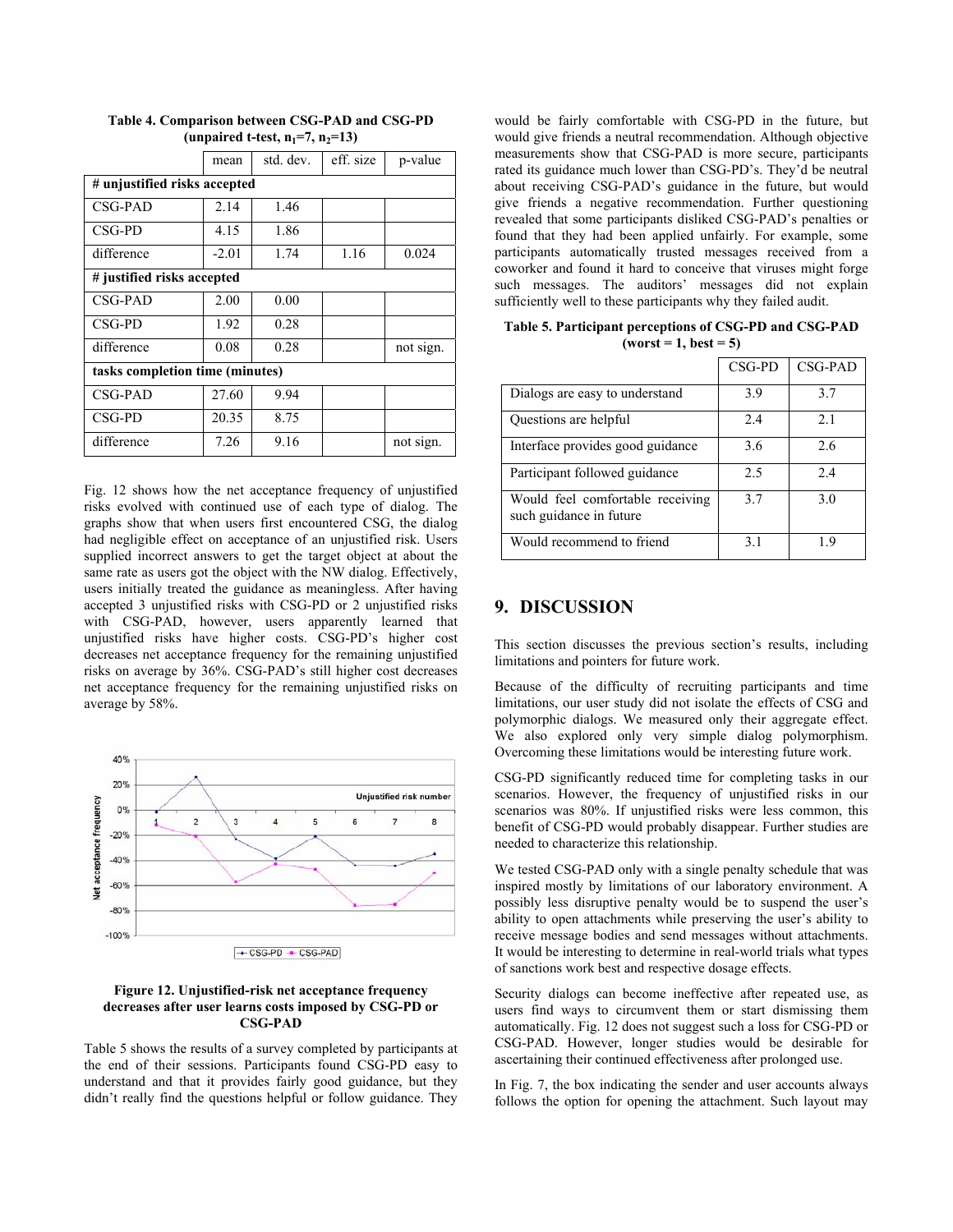facilitate pattern-matching and automatic answers. A possible improvement would be to anchor that box at the bottom of the dialog window.

Table 5 suggests that CSG-PD and CSG-PAD are not technologies that users would individually seek or disseminate. However, it appears that users would accept and be able to use them, if they were adopted by an organization. Audit notifications should be more informative than they were in our study. Audit decisions that users do not understand can generate resentment. The security concepts underlying an audit decision need to be explained in plain language, so that users can learn from the notification itself.

# **10. RELATED WORK**

Some dialogs in previously existing software can be considered polymorphic. For example, the Firefox browser [12] imposes a delay before the user can confirm the command for installing an extension. However, polymorphic dialogs do not seem to have been enunciated before as a general design principle. This paper is possibly also the first to evaluate this technique's impact on security (Table 2), habituation effects (Fig. 12), and user acceptance (Table 5).

In an earlier version of this work, we tested: (1) CSG (without polymorphic dialogs) and (2) CSG with audited dialogs (but no audits) (CSG+A). An initial pilot study ( $n = 16$ ) did not suggest significant benefits, but it had problems in experimental design, scenarios, and participant selection, as discussed in [7]. Another small pilot study  $(n = 4)$  with the present methodology also suggested insignificant benefits. However, analysis of session recordings suggested that users were quickly memorizing the positions of the dialog options that allowed them to continue, and then responding automatically. This observation led to the CSG-PD technique described in this paper. Further analysis suggested that users ignored threats of auditing, and probably would continue to do so unless they actually experienced audits and penalties. This hypothesis led to CSG-PAD in the current form.

Xia and Brustoloni proposed CSG classes called *guidance without override* (GWO) and *guidance with override* (G+O) [5]. In their user studies, GWO provided very high security, while G+O gave significantly less, but still significant, security. GWO is appropriate only for security decisions that an application can itself make and enforce, based on inputs that users find easier to provide legitimately than by forgery (e.g., certificate verification). G+O is used in security decisions that an application can merely suggest or are based on inputs that users can easily forge (e.g., whether to send a password in plaintext). This paper is concerned with the latter class. We found it much harder than Xia and Brustoloni did to obtain significant benefits from G+O. This discrepancy may be due to application differences: the decision of whether to send passwords in plaintext is much easier for users to understand and process than are policies for attachments.

Wu et al. proposed Web Wallet, a browser sidebar for helping users decide whether to send passwords and other credentials to a Web site [13]. Web Wallet's dialogs provide G+O and are highly effective against normal phishing attacks. However, they are

specialized to that goal and do not readily apply to decisions about email attachments.

GWO and G+O are subclasses of *just-in-time instruction* (JITI): dialogs explain security concepts only when the user needs to apply them. Whitten and Tygar advocate an opposite approach, *safe staging*: dialogs encourage the user to learn security concepts *before* the user progresses to a stage where those concepts are needed [14]. Xia and Brustoloni's user studies found safe staging as effective as G+O in decisions about sending passwords in plaintext, but less effective than GWO in decisions about accepting unverified certificates [5]. It would be interesting to perform a similar comparison in decisions about email attachments.

JITI and safe staging are subclasses of *embedded training* (ET). Kumaraguru et al. have investigated ET against phishing [15]. In their studies, system administrators intentionally send phishing email to users. When a user clicks on a link in such a message, the email agent automatically displays a message explaining why the user should avoid such links. They found that including graphics in such messages, and particularly presenting them in the format of a comic strip, is much more effective than using text only. We believe that applying similar techniques in auditors' notifications could significantly improve the effectiveness and user acceptance of CSG-PAD.

# **11. CONCLUSIONS**

Policies that do not depend on user input may be secure but inflexible (e.g., Outlook's ND), or flexible but insecure (e.g., Thunderbird's NW). To be both secure and flexible, policies often need to consider context information that can be obtained only from the user. However, designing effective dialogs for eliciting such information can be a formidable challenge. Many users view such dialogs as meaningless obstacles and do not hesitate to give false answers. This paper contributes two new techniques for improving the truthfulness of user answers and the consequent quality of security decisions. Polymorphic dialogs continuously change the form of required user inputs, preventing automatic answers. Audited dialogs hold users accountable by forwarding users' answers to auditors. To illustrate the use of these techniques, we designed a policy and corresponding contextsensitive guidance (CSG) for avoiding virus infection from email attachments. We implemented CSG with polymorphic dialogs (CSG-PD) or with polymorphic and audited dialogs (CSG-PAD) on Thunderbird. Results from a user study show that users accept significantly less unjustified risks with CSG-PAD than with CSG-PD, and significantly less unjustified risks with CSG-PD than with conventional dialogs. Moreover, CSG-PD and CSG-PAD have insignificant effect on acceptance of justified risks. Users quickly adapted to the new dialogs, and we found no evidence of loss of effectiveness after continued use. Users' perception of the new dialogs was lukewarm and it appears unlikely that users would adopt them spontaneously. However, it appears that users would accept them if adopted by an organization. To improve acceptance of CSG-PAD, auditors should proactively explain their decisions in plain language (e.g., on notification messages themselves).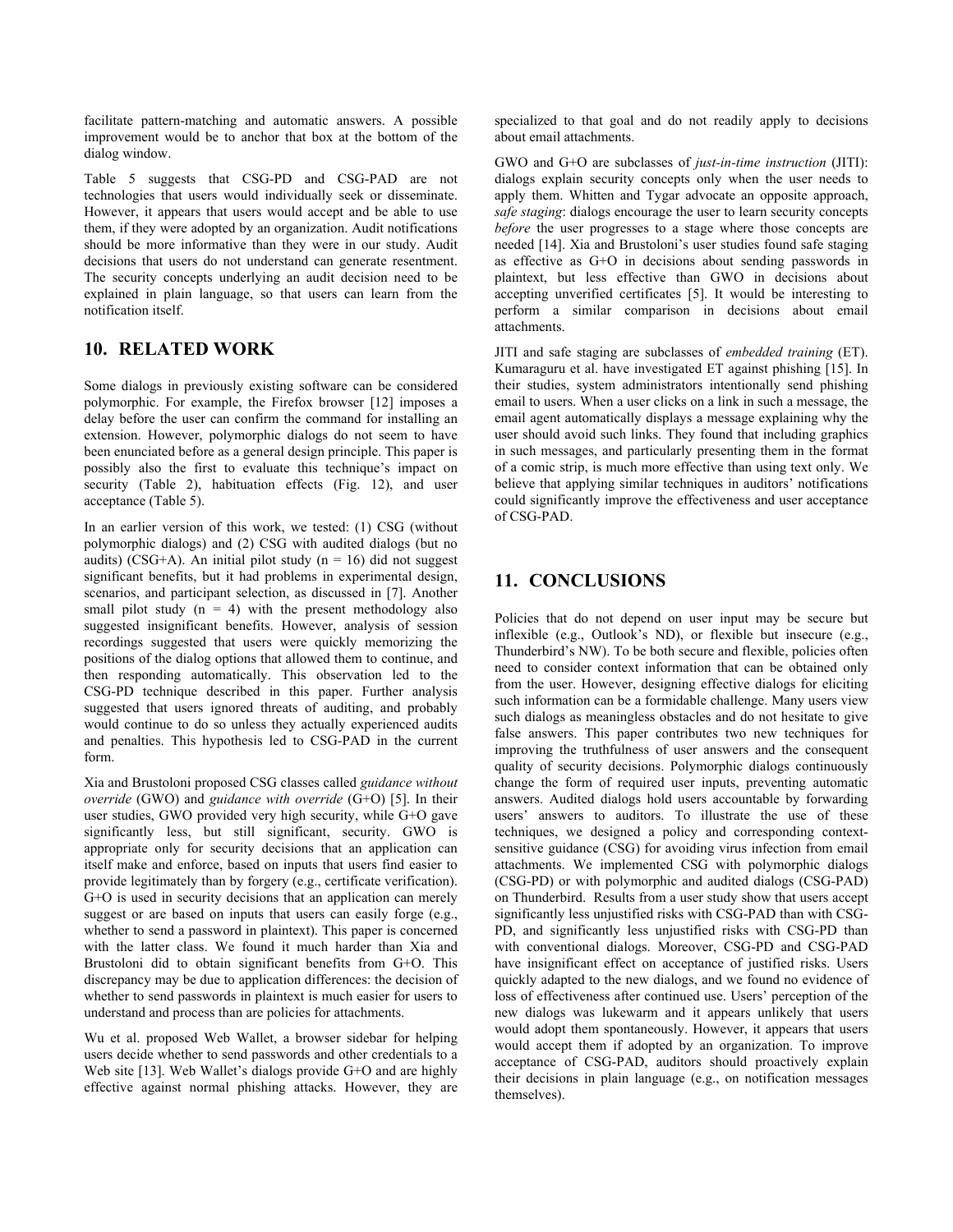### **12. ACKNOWLEDGMENTS**

Matthew DeSantis from CERT and Ashley Brooks from CMU's Heinz School collaborated in an earlier version of this work [7]. Jason Hong and Lorrie Cranor provided valuable feedback on that version. We also thank comments from Thomas Carey and anonymous referees. This research was partly supported by NSF grant ANI-0325353.

# **13. REFERENCES**

- [1] Mozilla. "Thunderbird Reclaim your inbox," http://www.mozilla.com/en-US/thunderbird/
- [2] US-CERT. "Microsoft Word Vulnerability," Technical Cyber Security Alert TA06-139A, May, 2006, http://www.us-cert.gov/cas/techalerts/TA06-139A.html
- [3] L. Rogers. "Use Care When Reading Email with Attachments," news@sei, vol. 6, no. 3, SEI, CMU, 2003, http://www.sei.cmu.edu/news-atsei/columns/security\_matters/2003/3q03/security-matters-3q03.htm
- [4] US-CERT. "Using Caution with Email Attachments," Cyber Security Tip ST04-010, 2004, http://www.uscert.gov/cas/tips/ST04-010.html
- [5] H. Xia and J. Brustoloni. "Hardening Web Browsers Against Man-in-the-Middle and Eavesdropping Attacks," in *Proc. 14th International World Wide Web Conference (WWW2005)*, ACM, pp. 489-497, May 2005.
- [6] W. Kennedy. "Blocked Attachments: The Outlook Feature You Love to Hate," Microsoft, http://office.microsoft.com/enus/outlook/HA011894211033.aspx
- [7] R. Villamarín-Salomón, J. Brustoloni, M. DeSantis and A. Brooks. "Improving User Decisions About Opening Potentially Dangerous Attachments In E-Mail Clients," Poster, Symposium on Usable Privacy and Security, CMU, July 2006.
- [8] L. Cranor and S. Garfinkel (eds.). "Security and Usability Designing Secure Systems That People Can Use." O'Reilly, 2005.
- [9] Trusted Computing Group. "Trusted Network Connect." https://www.trustedcomputinggroup.org/groups/network/
- [10] H. Xia, J. Kanchana and J. Brustoloni. "Using Secure Coprocessors to Protect Access to Enterprise Networks," in *Proceedings of the Networking'2005 Conference*, IFIP, Lecture Notes in Computer Science, 3462:154-165, Springer-Verlag, May 2005.
- [11] J. Cohen. "Statistical Power Analysis for the Behavioral Sciences," Lawrence Erlbaum, Hillsdale, NJ, 1988.
- [12] Mozilla. "Firefox Rediscover the Web," http://www.mozilla.com/en-US/firefox/
- [13] M.Wu, R. Miller and G. Little. "Web Wallet: Preventing Phishing Attacks by Revealing User Intentions," in *Proc. Symposium on Usable Privacy and Security*, CMU, July 2006.
- [14] A. Whitten and J. D. Tygar. "Safe Staging for Computer Security," in *Proc. Workshop on Human-Computer Interaction and Security Systems*, CHI'2003, ACM, April 2003.
- [15] P. Kumaraguru, Y. Rhee, A. Acquisti, L. Cranor, J. Hong and E. Nunge. "Protecting People from Phishing: The Design and Evaluation of an Embedded Training Email System," in *Proc. SIGCHI Conf. Human Factors in Computing Systems (CHI'07)*, ACM, April 2007.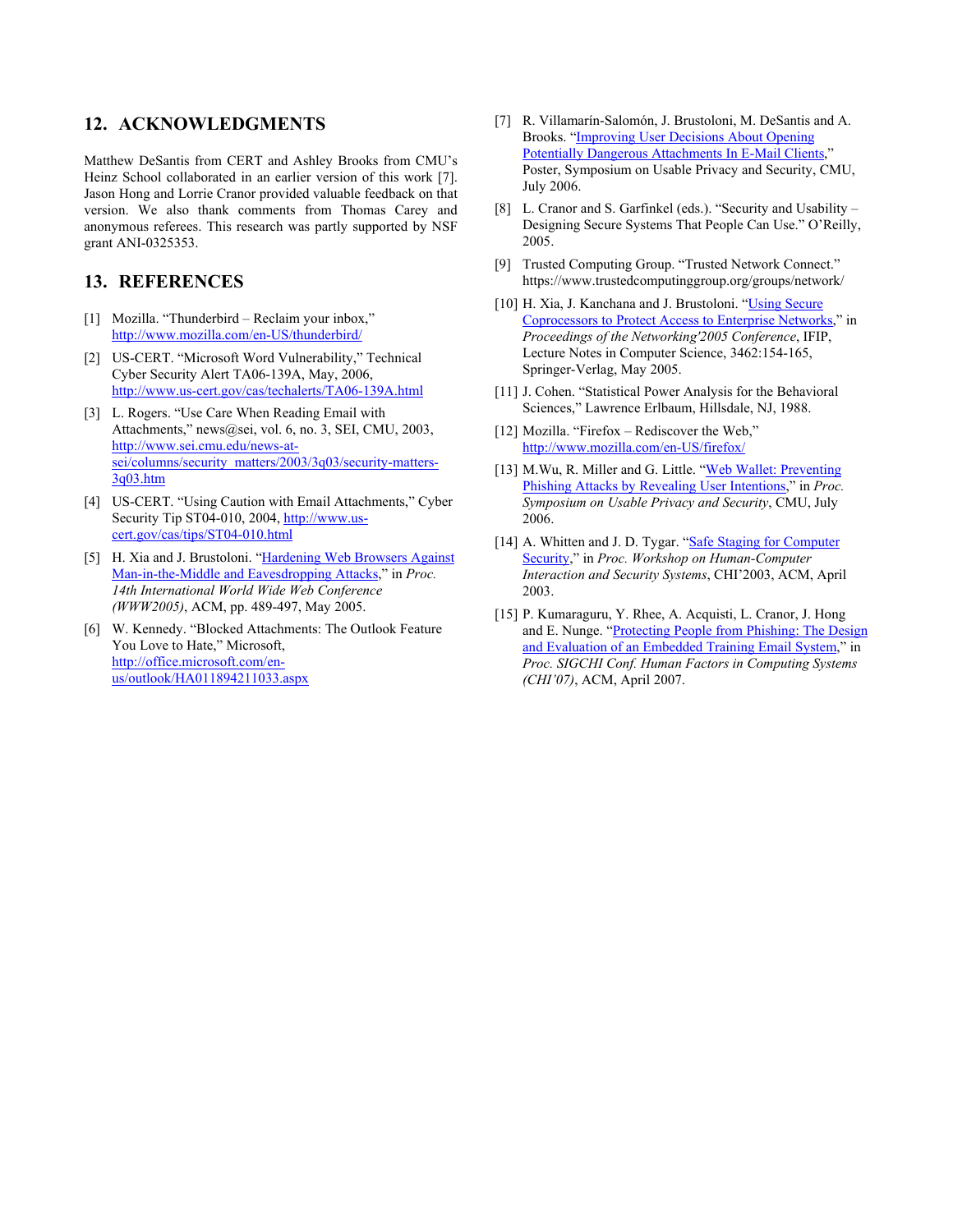**Appendix A. Template policy decision tree**